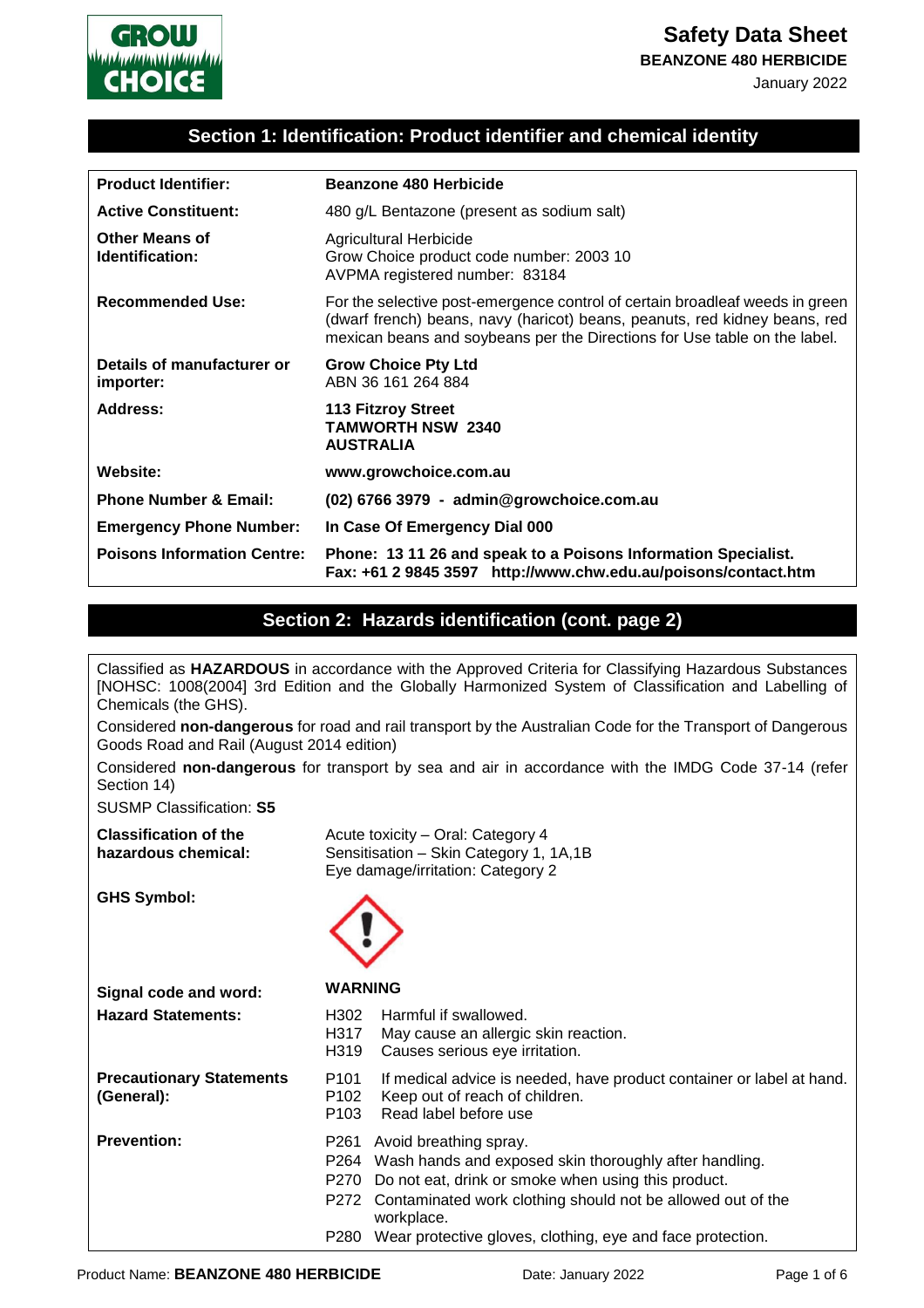| Response:                 | P301+P312 IF SWALLOWED: Call a POISON CENTER or doctor/physician<br>if you feel unwell.<br>P330 Rinse mouth.<br>P302+P352 IF ON SKIN: Wash with plenty of soap and water.<br>P333+P313 If skin irritation or rash occurs: Get medical advice/attention.<br>P305+P351+P338 IF IN EYES: Rinse cautiously with water for several<br>minutes. Remove contact lenses, if present and easy to do. Continue rinsing.<br>P337+P313 If eye irritation persists: Get medical advice/attention. |  |
|---------------------------|--------------------------------------------------------------------------------------------------------------------------------------------------------------------------------------------------------------------------------------------------------------------------------------------------------------------------------------------------------------------------------------------------------------------------------------------------------------------------------------|--|
| Storage:                  | Refer to Section 7                                                                                                                                                                                                                                                                                                                                                                                                                                                                   |  |
| Disposal:                 | Dispose of contents and container in accordance with local, regional<br>P <sub>501</sub><br>and national regulations                                                                                                                                                                                                                                                                                                                                                                 |  |
| <b>Other Information:</b> | Poisons Schedule S5                                                                                                                                                                                                                                                                                                                                                                                                                                                                  |  |

# **Section 3: Composition and information on ingredients**

| Chemical characterization:         | ∟iquid        |            |
|------------------------------------|---------------|------------|
| Ingredients:                       | <b>CAS No</b> | Proportion |
| Bentazone (present as sodium salt) | 25057-89-0    | 480 g/L    |

#### **Section 4: First aid measures**

| In Case Of Emergency Dial 000 and/or Poisons Information Centre: Phone: 13 11 26 and speak to a<br>Poisons Information Specialist. Take this SDS and or DFU/Label with you or when calling the Poisons<br><b>Information Centre.</b> |                                                                                                                                                                                                                                                                    |  |
|--------------------------------------------------------------------------------------------------------------------------------------------------------------------------------------------------------------------------------------|--------------------------------------------------------------------------------------------------------------------------------------------------------------------------------------------------------------------------------------------------------------------|--|
| Swallow:                                                                                                                                                                                                                             | If swallowed, DO NOT induce vomiting. Rinse mouth out with water if<br>patient is conscious. Seek urgent medical attention                                                                                                                                         |  |
| Eye:                                                                                                                                                                                                                                 | If product gets in eyes, remove contact lenses if wearing and wash it out<br>immediately with water for several minutes. Seek medical attention.                                                                                                                   |  |
| Skin:                                                                                                                                                                                                                                | Remove contaminated clothing and wash affected areas thoroughly with<br>soap and water. Seek medical attention if concerned.                                                                                                                                       |  |
| Inhaled:                                                                                                                                                                                                                             | Move affected person to fresh air and keep at rest until recovered. If<br>inhaled remove to fresh air and keep at rest. Obtain medical advice if at all<br>worried. If not breathing give artificial respiration and get medical attention<br>as soon as possible. |  |
| <b>Medical attention and</b><br>special treatment:                                                                                                                                                                                   | In Case Of Emergency Dial 000 and/or Poisons Information Centre:<br>Phone: 13 11 26 and speak to a Poisons Information Specialist with a copy<br>of this SDS or chemical Label.                                                                                    |  |

# **Section 5: Fire fighting measures**

| Suitable extinguishing<br>l media:                                                  | Water fog, carbon dioxide, dry chemical or alcohol resistance foam.                                                                                                                                                                                                                                                                                                                                                                            |
|-------------------------------------------------------------------------------------|------------------------------------------------------------------------------------------------------------------------------------------------------------------------------------------------------------------------------------------------------------------------------------------------------------------------------------------------------------------------------------------------------------------------------------------------|
| Specific hazards from<br>arising from the chemical:                                 | Product is not flammable though the concentrate is combustible. The product<br>may emit toxic fumes of hydrogen chloride or phosgene if involved in fires or<br>exposed to extreme heat.                                                                                                                                                                                                                                                       |
| <b>Special Protective</b><br><b>Equipment and Precautions</b><br>for Fire Fighters: | Fire fighters should wear Safe Work Australia approved self-contained<br>breathing apparatus (AS/NZS 1715/1716) and full protective gear. Keep<br>unnecessary people away. If it can be done safely, remove intact containers<br>from the fire. Bund area with sand or earth to prevent contamination of drains<br>or waterways. Dispose of extinguishing agent and spillage safely later.<br>Contamination of water bodies should be avoided. |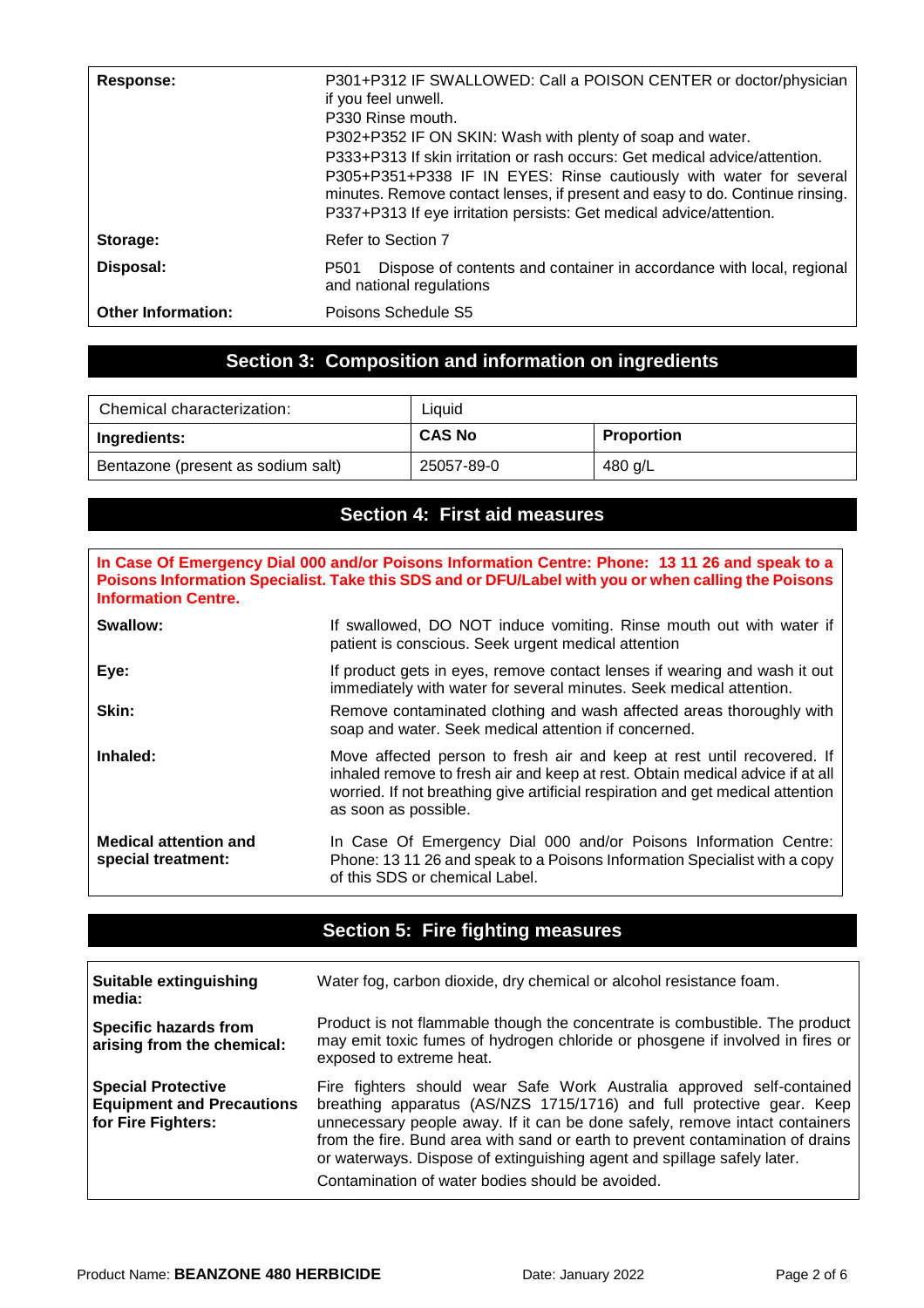### **Section 6: Accidental release measures**

| <b>Personal precautions,</b><br>protective equipment and<br>emergency procedures: | In case of spillage it is important to take all steps necessary to:<br>Instruct and ensure all bystanders to keep away from and upwind of spill/leak.<br>Avoid eye and skin contact;<br>Do not breathe dust;<br>Avoid contamination of waterways;<br>Ensure adequate ventilation. Refer to Section 8 for Personal Protection<br>Equipment (PPE). |  |
|-----------------------------------------------------------------------------------|--------------------------------------------------------------------------------------------------------------------------------------------------------------------------------------------------------------------------------------------------------------------------------------------------------------------------------------------------|--|
| <b>Environmental precautions:</b>                                                 | Avoid contamination of waterways.                                                                                                                                                                                                                                                                                                                |  |
| <b>Methods for containment</b><br>and cleaning up:                                | Reposition any leaking containers so as to minimise leakage.<br>Dam and absorb spill with an absorbent material (e.g. sand or soil).<br>Shovel the absorbed spill into drums.<br>Collect in a suitable, closed container to dispose and clean the spilled area<br>with water.                                                                    |  |

# **Section 7: Handling and storage**

| <b>Precautions for safe</b><br>handling:                     | Safe work practices are recommended.<br>Avoid contact with eyes and skin.<br>When opening the container and preparing spray wear appropriate PPE<br>(refer Section 8).<br>Do not spray under high wind conditions.<br><b>Hygiene measures:</b><br>When using products, do not eat, drink or smoke.<br>Contaminated work clothing should not be allowed out of the workplace.<br>Wash hands thoroughly with soap and water after use and before eating,<br>drinking, smoking/using tobacco, chewing gum, using the toilet or applying<br>cosmetics.<br>After each day's use, wash gloves, face shield or goggles and contaminated<br>clothing.<br>Avoid contact with eyes and skin. |
|--------------------------------------------------------------|------------------------------------------------------------------------------------------------------------------------------------------------------------------------------------------------------------------------------------------------------------------------------------------------------------------------------------------------------------------------------------------------------------------------------------------------------------------------------------------------------------------------------------------------------------------------------------------------------------------------------------------------------------------------------------|
| Conditions for safe storage,<br>including incompatibilities: | Keep out of reach of children, unauthorised persons and animals.<br>Store in tightly sealed original containers in a dry secure place away from<br>fertilizers, feed and food.<br>Store out of direct sunlight and extreme temperature.<br>Always read the label and any attached leaflet before use.                                                                                                                                                                                                                                                                                                                                                                              |

## **Section 8: Exposure controls and personal protection (cont. page 4)**

| Appropriate engineering<br>controls:           | Control process conditions to avoid contact. Use in a well-ventilated area<br>only. Use local exhaust ventilation to keep exposure levels below the<br>exposure limits above. Keep stored in original container in a cool, well<br>ventilated area, keeping the lid closed at all-times whilst in storage.                                                                                                          |
|------------------------------------------------|---------------------------------------------------------------------------------------------------------------------------------------------------------------------------------------------------------------------------------------------------------------------------------------------------------------------------------------------------------------------------------------------------------------------|
| <b>Personal protective</b><br>equipment (PPE): | When opening the container and preparing the spray, cotton overalls<br>buttoned to the neck and wrist, a washable hat and elbow length PVC<br>chemical resistant and face shield or goggles.                                                                                                                                                                                                                        |
|                                                | When using the prepared the spray, wear cotton overalls buttoned to the neck<br>and wrist, washable hat and, optional once chemical is prepared for use,<br>elbow length PVC chemical resistant and face shield or goggles if protected<br>from spray drift/contamination.                                                                                                                                          |
|                                                | Face and Eye Protection: Face shield or goggles.<br><b>Clothing:</b> Cotton overalls buttoned to the neck and wrist (or equivalent<br>clothing) and a washable hat.<br>Gloves: Elbow-length chemical resistant PVC gloves.<br><b>Respiratory:</b> If airborne concentrations are likely to exceed the exposure<br>standards above or if exposed to dust, an AS/NZS 1715/1716 approved<br>respirator should be worn. |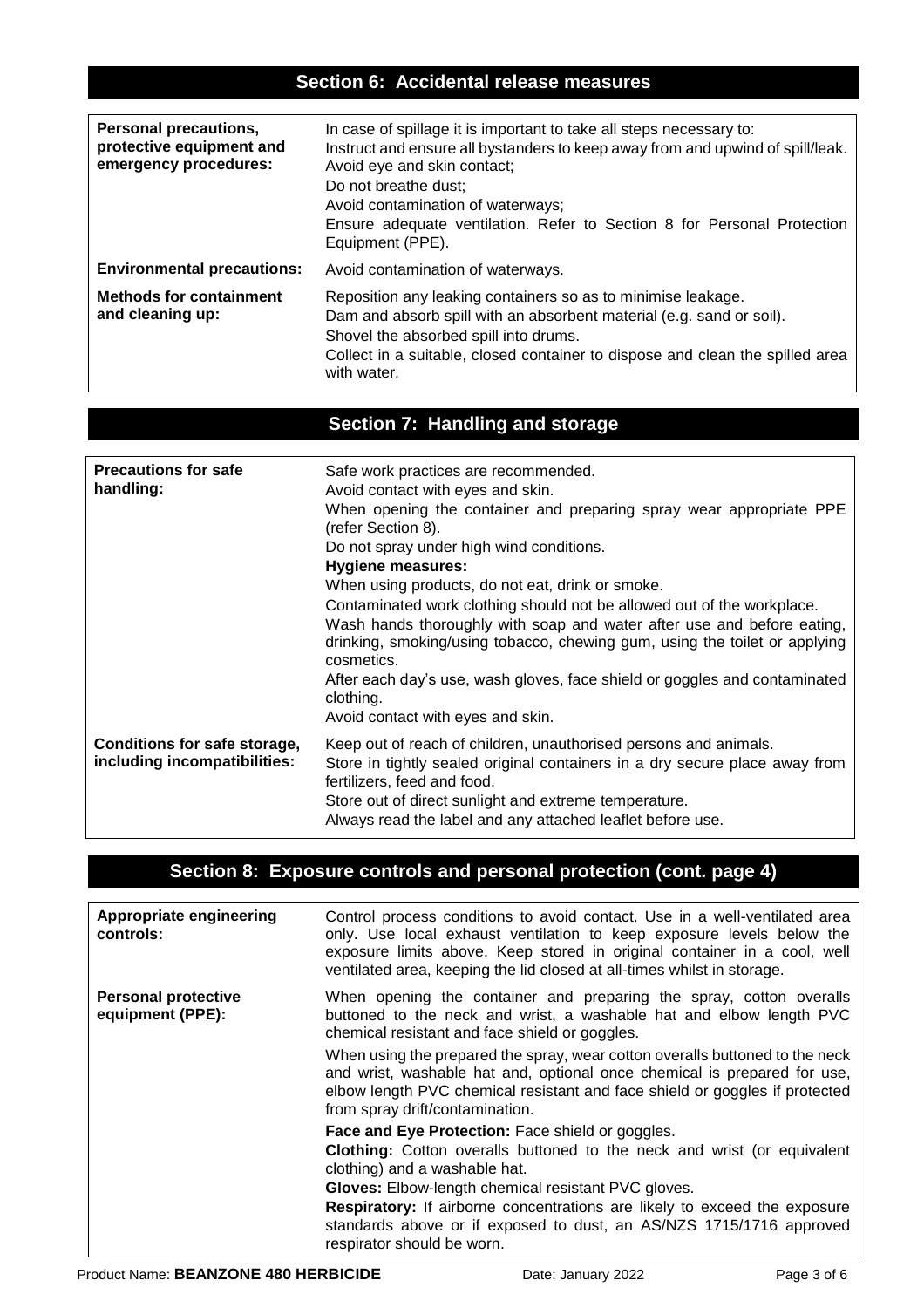|                                                     | Recommended to use Australian and New Zealand Standard PPE:                                                                                                                   |                                                                                                     |
|-----------------------------------------------------|-------------------------------------------------------------------------------------------------------------------------------------------------------------------------------|-----------------------------------------------------------------------------------------------------|
|                                                     | AS 3765, Clothing for protection against Hazardous chemicals<br>Overalls:                                                                                                     |                                                                                                     |
|                                                     | Gloves:                                                                                                                                                                       | AS/NZS 2161, Industrial safety gloves and mittens (not<br>electrical and medical gloves)            |
|                                                     | Goggles and face shield: AS/NZS 1337, Eye protectors for industrial<br>applications.                                                                                          |                                                                                                     |
|                                                     | Footwear:                                                                                                                                                                     | AS/NZS 2210, Occupational protective footwear                                                       |
|                                                     |                                                                                                                                                                               | Respirators: AS/NZS 1715 Selection, Use and Maintenance of Respiratory<br><b>Protective Devices</b> |
|                                                     | AS/NZS 1716, Respiratory Protective Devices                                                                                                                                   |                                                                                                     |
| <b>Requirements concerning</b><br>special training: | Check State and/or Territory regulations that require people who use<br>pesticides in their job or business to have adequate training in the application<br>of the materials. |                                                                                                     |

## **Section 9: Physical and chemical properties**

| Appearance:                   | Yellow brown liquid | <b>Flammability:</b> | Non-combustible material                                                        |
|-------------------------------|---------------------|----------------------|---------------------------------------------------------------------------------|
| Odour:                        | Faint odour         | pH:                  | $9 - 10(1%)$                                                                    |
| <b>Specific Gravity:</b>      | 1.16 - 1.22         | Solubility in water: | Soluble in water                                                                |
| Vapour Pressure:              | Not volatile        | Other information:   | pKa is 3.3 (24 °C)                                                              |
| <b>Partition Coefficient:</b> |                     |                      | Kow Log P is 0.77 (pH5), -0.46 @ pH7, -0.55 (pH9) for bentazone n-octanol/water |

## **Section 10: Stability and reactivity**

| <b>Chemical Stability:</b>                    | Stable under normal conditions.         |
|-----------------------------------------------|-----------------------------------------|
| <b>Possibility of hazardous</b><br>reactions: | Keep away from strong oxidising agents. |
|                                               |                                         |

#### **Hazardous Polymerization:** If Hazardous polymerisation is not possible.

### **Section 11: Toxicological information**

| <b>Toxicology Information:</b>           | No harmful effects are expected if the precautions on the label and this MSDS<br>are followed.                                                                                                                                                                                                                                                                                                                                         |
|------------------------------------------|----------------------------------------------------------------------------------------------------------------------------------------------------------------------------------------------------------------------------------------------------------------------------------------------------------------------------------------------------------------------------------------------------------------------------------------|
| <b>Acute toxicity - Oral:</b>            | LD50 (rat) 1000 - 2000 mg/kg for the formulated product                                                                                                                                                                                                                                                                                                                                                                                |
| <b>Acute Toxicity - Dermal:</b>          | LD50 (rat) >4000 mg/kg for the formulated product                                                                                                                                                                                                                                                                                                                                                                                      |
| <b>Acute Toxicity - Inhalation:</b>      | LC50 (rat) (4hr) >4.8 mg/l for the formulated product                                                                                                                                                                                                                                                                                                                                                                                  |
| Ingestion:                               | Possible symptoms of exposure include: headache, nausea, dizziness and<br>weakness.                                                                                                                                                                                                                                                                                                                                                    |
| Inhalation:                              | Symptoms of exposure by inhalation are similar to those described for<br>ingestion.                                                                                                                                                                                                                                                                                                                                                    |
| Skin:                                    | May irritate the skin.                                                                                                                                                                                                                                                                                                                                                                                                                 |
| Eye:                                     | May irritate the eyes.                                                                                                                                                                                                                                                                                                                                                                                                                 |
| <b>Skin Sensitisation:</b>               | Prolonged and repeated skin contact may result in skin sensitisation.                                                                                                                                                                                                                                                                                                                                                                  |
| <b>Reproductive Toxicity:</b>            | Data indicates no teratogenic effects.                                                                                                                                                                                                                                                                                                                                                                                                 |
| <b>Serious eye</b><br>damage/irritation: | Not an eye irritant.                                                                                                                                                                                                                                                                                                                                                                                                                   |
| <b>Mutagenicity:</b>                     | Data indicates no mutagenic effects.                                                                                                                                                                                                                                                                                                                                                                                                   |
| <b>Skin corrosion/irritation:</b>        | Not a skin irritant.                                                                                                                                                                                                                                                                                                                                                                                                                   |
| <b>Other information:</b>                | The Australian Acceptable Daily Intake (ADI) for bentazone for a human is<br>0.1 mg/kg/day, set for the public for daily, lifetime exposure. This is based on<br>the NOEL of 10 mg/kg/day, the level determined to show no effects during<br>long term exposure for the most sensitive indicators and the most sensitive<br>species. (Ref: Comm. Dept. of Health and Ageing, Office of Chemical Safety,<br>'ADI List', December 2015). |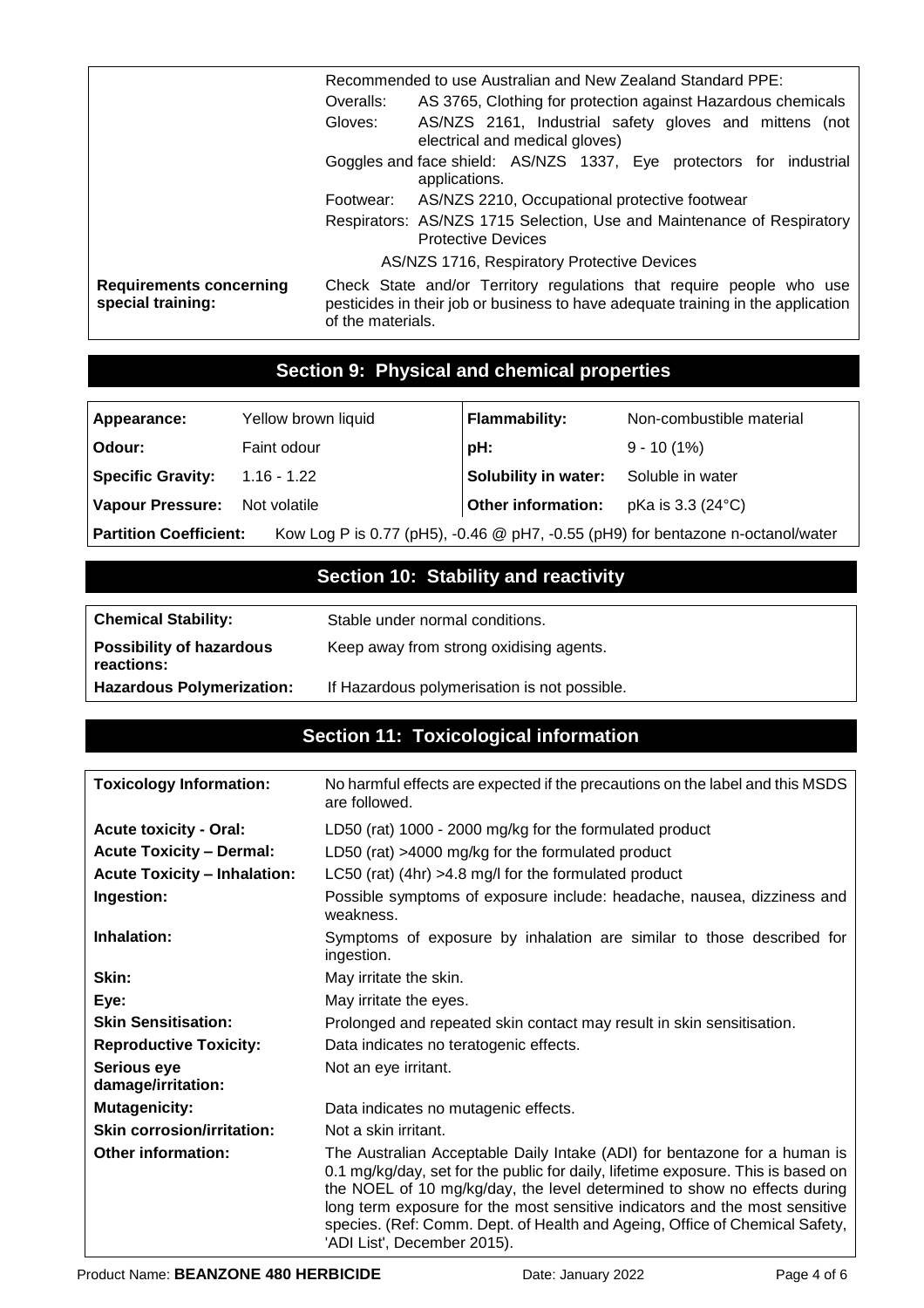### **Section 12: Ecological information**

| <b>Persistence and</b><br>degradability:    | Half life in soil is typically 12 days.                                                                                                         |
|---------------------------------------------|-------------------------------------------------------------------------------------------------------------------------------------------------|
| <b>Other precautions:</b>                   | Do not contaminate dams, waterways or sewers with this product or the<br>containers which have held this product.                               |
| <b>Environmental protection:</b>            | Spray drift can cause damage, read the label for more information.                                                                              |
| <b>Acute Toxicity - Fish:</b>               | Not toxic to fish.<br>LC50 (96hr) for rainbow trout is $>100$ mg/l for bentazone<br>LC50 (96hr) for bluegill sunfish is >100 mg/l for bentazone |
| <b>Acute Toxicity - Daphnia:</b>            | LC50 (48hr) for daphnia is >500 mg/l for the formulation.                                                                                       |
| <b>Acute Toxicity - Other</b><br>Organisms: | Not toxic to birds. LD50 for bobwhite quail is 1140 mg/kg for bentazone<br>Bees: Not toxic to bees. LD50 >100 µg/bee                            |

## **Section 13: Disposal considerations**

| <b>Product Disposal:</b>   | On site disposal of the concentrated product is not acceptable. Ideally, the<br>product should be used for its intended purpose. If there is a need to dispose<br>of the product, approach local authorities who hold periodic collections of<br>unwanted chemicals (ChemClear®).                                                                                                                                                                                                                                                                                                                                                                                                                                                                                                                                                                                                                                                                                                                                                                                                                                                                                   |
|----------------------------|---------------------------------------------------------------------------------------------------------------------------------------------------------------------------------------------------------------------------------------------------------------------------------------------------------------------------------------------------------------------------------------------------------------------------------------------------------------------------------------------------------------------------------------------------------------------------------------------------------------------------------------------------------------------------------------------------------------------------------------------------------------------------------------------------------------------------------------------------------------------------------------------------------------------------------------------------------------------------------------------------------------------------------------------------------------------------------------------------------------------------------------------------------------------|
| <b>Container Disposal:</b> | Do not use this container for any other purpose. Triple or preferably pressure<br>rinse inner bladder or containers before disposal. Add rinsate to the spray<br>tank. If recycling, replace cap and return clean containers to recycler or<br>designated collection point. If not recycling, break, crush or puncture and<br>deliver empty packaging for appropriate disposal at an approved waste<br>management facility. If an approved waste management facility is not<br>available, bury the empty packaging 500mm below the surface in a disposal<br>pit specifically marked and set up for this purpose clear of waterways,<br>desirable vegetation and tree roots, in compliance with relevant local, state<br>or territory government regulations. DO NOT burn empty containers or<br>product. drumMUSTER is the national program for the collection and<br>recycling of empty, cleaned, non returnable crop production and on-farm<br>animal health chemical containers. If the label on your container carries the<br>drumMUSTER symbol, triple rinse the container, ring your local Council, and<br>offer the container for collection in the program. |

# **Section 14: Transport information**

| <b>General Transport</b><br>Information: | It is considered good practice not to transport agricultural chemical products<br>with food, food related materials and animal feed products.               |
|------------------------------------------|-------------------------------------------------------------------------------------------------------------------------------------------------------------|
| Land:                                    | Considered non-dangerous for road and rail transport by the Australian<br>Code for the Transport of Dangerous Goods Road and Rail (August 2014<br>edition). |
| Sea and Air:                             | Considered non-dangerous for transport by sea and air in accordance with<br>the IMDG Code 37-14.                                                            |

# **Section 15: Regulatory information**

| Standard for the Uniform Scheduling of Medicines and Poisons (SUSMP): Schedule 5 |                       |  |  |  |
|----------------------------------------------------------------------------------|-----------------------|--|--|--|
| <b>Registration status: Registered</b>                                           | APVMA approval: 83184 |  |  |  |